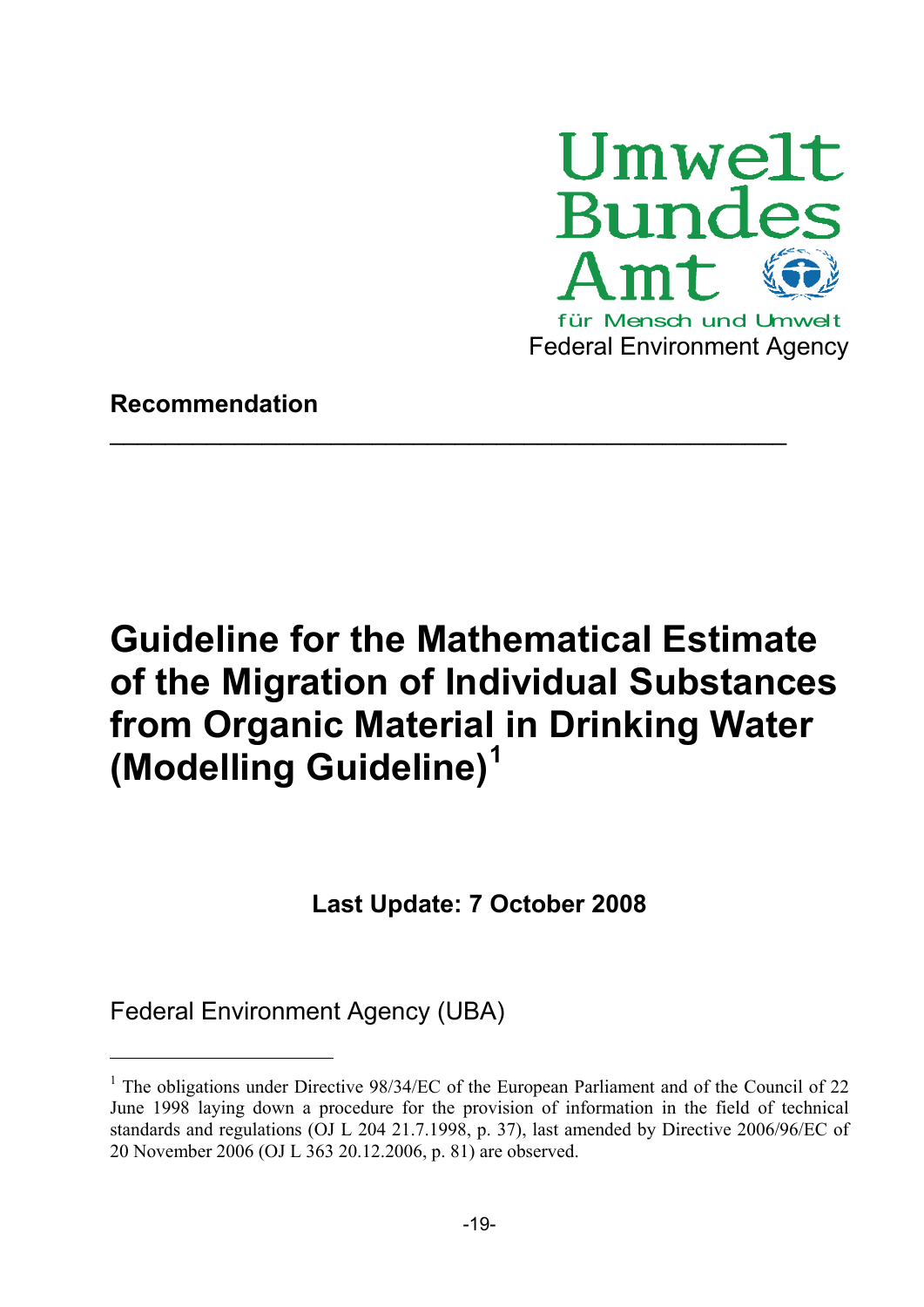## **1 Introduction**

The mathematical estimate of migration can be used in place of experimental proof to verify the requirements of KTW, Coating or Lubricant Guidelines for the migration of individual substances.

Organic material, such as plastics, which comes into contact with drinking water, can release substances into the water (mass transfer or migration). This lowers the concentration of substances in the organic material and increases it in water (mass transport). The stage that determines the speed of the mass transfer is the diffusion of the substance in organic material. The transfer of substances from organic material in drinking water can be measured in a laboratory (performance of the migration test and analysis of the test water on formulation-specific individual substances with a migration restriction) under standard conditions (surface-volume ratio, number of change cycles, time, temperature) or can be calculated by simulation using diffusion models (modelling). Annex 1 illustrates the involvement of simulation in assessing organic material in contact with drinking water.

## **2 Special features of the model**

The assessment of material in contact with foodstuffs and drinking water requires a high degree of hygienic safety. As a result, the simulation of a model requires that a direct comparison with migration values defined by testing automatically provide higher migration values (overestimate).

This objective is relatively simple to implement for the direct contact of organic material with foodstuffs, since only one migration cycle is calculated. Material constants are used to simulate migration, which on the one hand result in an accelerated mass transport in the calculation (higher diffusion coefficients) and on the other hand allow a higher transition in the foodstuffs on balance (degraded distribution coefficients).

In contrast, several migration cycles must be defined for the assessment of organic materials, which come into contact with drinking water. This takes into account the exchange of the drinking water in pipes or the installation. In the guidelines of the Federal Environment Agency the assessment is based on the  $3<sup>rd</sup>$  test period for the cold water test and the  $7<sup>th</sup>$  test period for the warm and hot water test. An overestimate of the calculation for the first test period can result in an underestimate of the calculation for the last test period when comparing directly with the real migration behaviour.

On closer inspection this underestimate can only occur, if a considerable overestimate is made and if in the first 24-hour stagnation period (pre-treatment of the test object in the migration test) more than 20% at 23°C or more than 10% at 60°C and 85°C of the material contained in the organic material is released into the drinking water. These scenarios are easy to identify from the simulation. When assessing the mass transfer, the first simulated test period should be taken into account.

Annex 2 contains examples of the mathematical estimate for the migration of an additive. In these examples, the calculated migration is compared if the requirements of Directive 2002/72/EC or the coefficients calculated specifically for drinking water are taken into account.

## **3 Model assumptions**

The mass transfer (migration) from organic materials in drinking water is restricted by the mass transport in the organic material. The mass transport and thus the mass transfer can be estimated using Fick's Second Law (differential mass balance).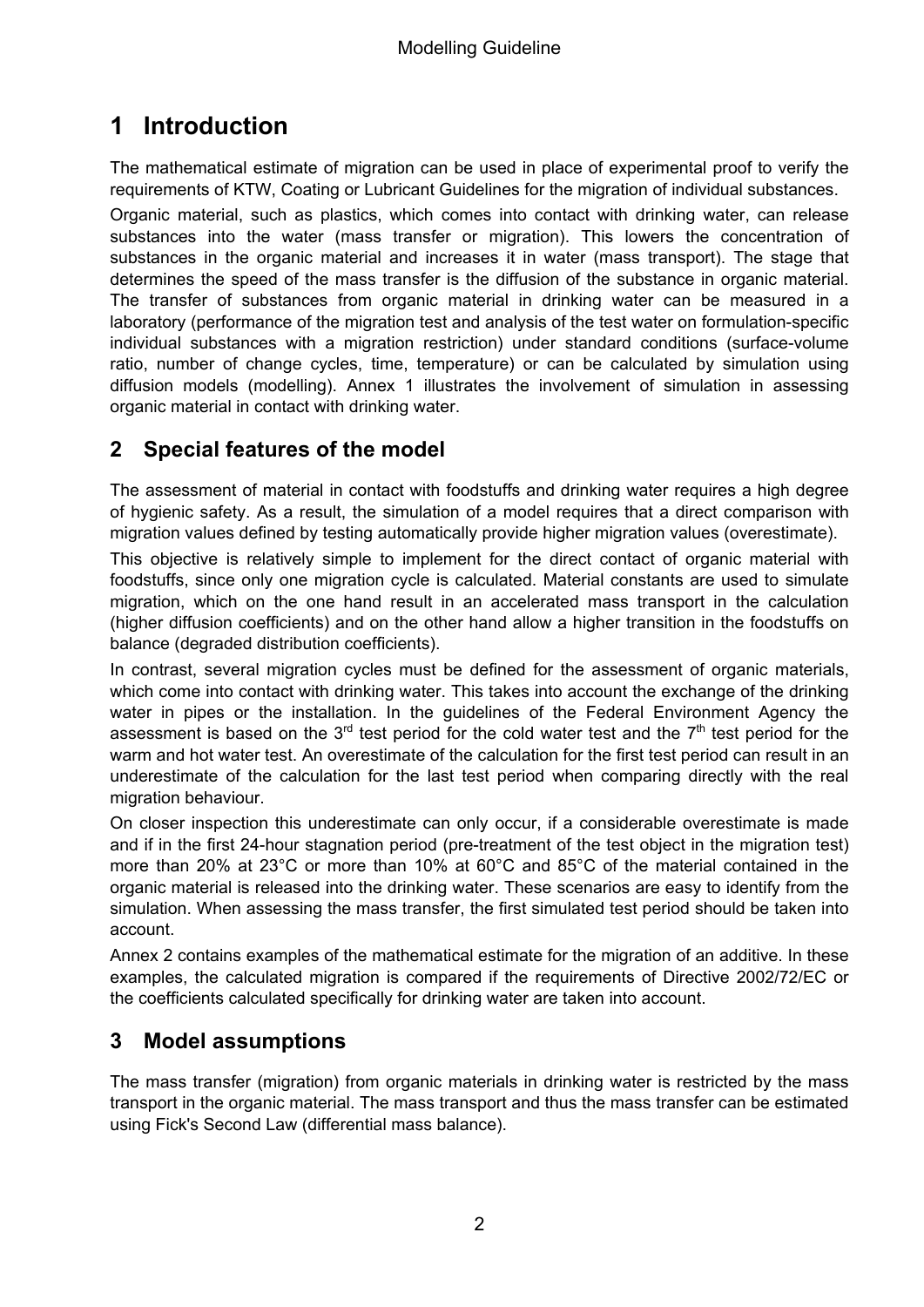

**P - Kunststoff/Beschichtung**

#### **Figure 1 Diffusion model and differential mass balance**

| Wasser                       | Water                        |
|------------------------------|------------------------------|
| Kunststoff/Beschichtung      | <b>Plastic/coating</b>       |
| Konzentration                | Concentration                |
| Zeit                         | Time                         |
| Abstand                      | <b>Distance</b>              |
| <b>Diffusionskoeffizient</b> | <b>Diffusion coefficient</b> |

The following assumptions are made for the model:

- Mass transfer is restricted by the mass transport (diffusion) in the organic material
- No chemical reactions occur (no hydrolysis of the migrants, no formation of migrants in the material
- Uniform distribution of the migrating substance in water
- The material or the layers in the material lie parallel to one another (one-dimensional problem)
- The necessary material constants and parameters can be found in Annex 1 of the Practical Guide [3].

The following starting and boundary conditions are assumed:

- Before the start of the first migration cycle, the migrating substance is distributed uniformly in the polymer  $c_{p,0}$ .
- The equilibrium described with the distribution coefficients (see below) is reached automatically at the interfaces of the various layers or at the boundary layer between the water and the polymer.

A distinction must be made between monolayer and multilayer materials. If an organic material (consisting of a polymer) comes into direct contact with drinking water, this describes the system of two material constants, the diffusion coefficients of the migrant in the organic material and the distribution coefficient of the migrant between the organic material and the drinking water.

If an organic multilayer material with n layers comes into direct contact with drinking water, this describes the system of multiple material constants. These are n diffusion coefficients of the migrant in the n layers of the material and the n distribution coefficients of the migrant between the adjacent layers of the material or the contact layer and the drinking water.

The solution of the differential mass balance contains variables, which are necessary to calculate the migration of the substance in the water:

● The geometric variables (layer thickness, contact surface, volume) as well as time and temperature are chosen according to the experimental method in the guideline. This allows a direct comparison of the calculated and the tested migration values. The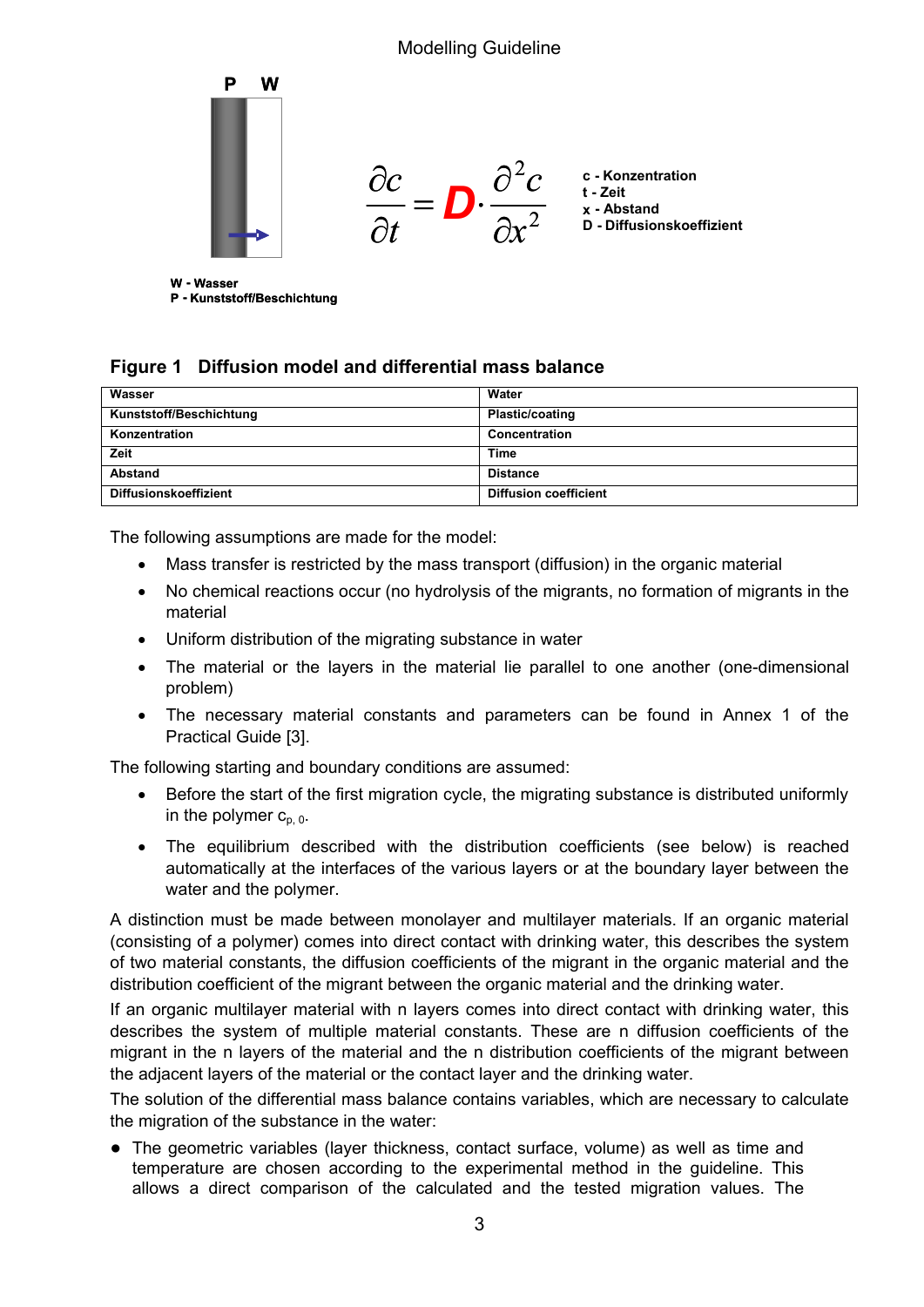geometric variables for the test object and the conditions for the migration test are known.

- The initial concentration of the individual substance  $c_{P, 0}$  in the organic material must be known (e.g. for polymers the residual monomer content, additive content, etc.) or must be determined analytically. Standard test methods are normally available for this. Assuming that the migrant does not change during the manufacture and treatment process, the required quantity of the formulation, e.g. for an additive, can also be used.
- Modelling requires the diffusion coefficient and the distribution coefficient. In general, however, these material constants are not known and so have to be estimated using scientifically recognised methods.

## **4 Estimate of material constants**

#### **4.1 Diffusion coefficient**

The diffusion coefficient is a time-based variable, which expresses how quickly the substance is transported in the organic material and how quickly it is released into the drinking water. The dependence of the diffusion coefficient on temperature can be expressed as follows:

$$
D = D_0 \cdot e^{\frac{-E_A}{RT}}
$$

D<sub>0</sub> - Präexponentielle Faktor E<sub>A</sub> - Aktivierungsenergie [J]  $\overline{RT}$  R-Gaskonstante [8,314 J/molK] T - Temperatur [K]

#### **Figure 2 Mathematical expression of the diffusion coefficient according to Arrhenius**

| Präexponentieller Faktor    | Pre-exponential factor      |
|-----------------------------|-----------------------------|
| Aktivierungsenergie [J]     | Activation energy [J]       |
| Gaskonstante [8,314 J/molK] | Gas constant [8,314 J/molK] |
| Temperatur [K]              | Temperature [K]             |

## **4.2 Distribution coefficient**

The distribution coefficient  $K_{P,w}$  is a thermodynamic equilibrium variable, which expresses the maximum material concentration that is released in drinking water when the system reaches equilibrium. It is calculated from the ratio of the concentration of the material in polymer  $c_{P}$ . and the concentration of the material in water  $c_w$ .

$$
K_{P,W} = \frac{c_{P,\infty}}{c_{W,\infty}}
$$
 c-Konzentratio  
P-Kunststoff  
W-Wasser

|  | Figure 3 Mathematical expression of the distribution coefficient |  |  |  |  |
|--|------------------------------------------------------------------|--|--|--|--|
|--|------------------------------------------------------------------|--|--|--|--|

| Konzentration | Concentration |
|---------------|---------------|
| Kunststoff    | Plastic       |
| Wasser        | Water         |

Diffusion coefficients can be estimated using the following validated methods [1]: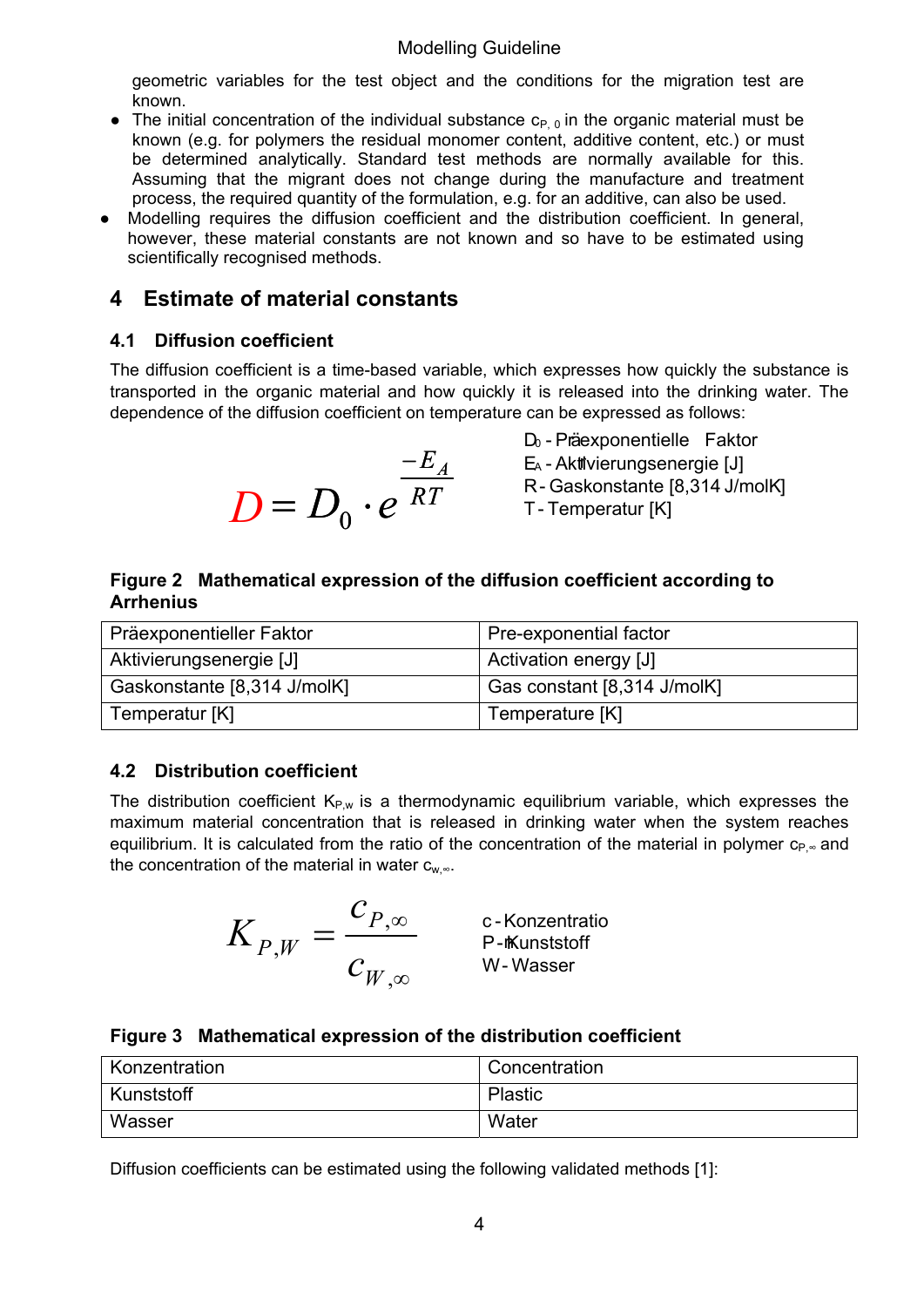(a) Arrhenius  $D_P = f(D_0, E_A, T)$ 

(b) Piringer (A<sub>P</sub> values)  $D_P = f(A_P',tau, M_r, T)$ 

**DP - Diffusionskoeffizienten** 

- **D0 - preexponentiellerFaktor (Arhenius)**
- **EA - Aktivierungsenergie Arhenius)**
- **( T - Temperatur [K]**
- **AP' - polymerspezifische Materialkonstante ( Piringer)**
- **tau - polymerspezifische Temperaturkonstante Piringer)**
- **( Mr - relatives Molekulargewicht**

| <b>Diffusionskoeffizienten</b>                    | <b>Diffusion coefficients</b>                     |
|---------------------------------------------------|---------------------------------------------------|
|                                                   |                                                   |
| preexponentieller Faktor (Arhenius)               | Pre-exponential factor (Arhenius)                 |
| Aktivierungsenergie (Arhenius)                    | <b>Activation energy (Arhenius)</b>               |
|                                                   |                                                   |
| Temperatur [K]                                    | Temperature [K]                                   |
|                                                   |                                                   |
| polymerspezifische Materialkonstante (Piringer)   | Polymer-specific material constants (Piringer)    |
| polymerspezifische Temperaturkonstante (Piringer) | Polymer-specific temperature constants (Piringer) |
|                                                   |                                                   |
| relatives Molekulargewicht                        | Relative molecular weight                         |
|                                                   |                                                   |

There is no validated method for estimating distribution coefficients. However, it is still possible to estimate a distribution coefficient based on solubility in water:

(1) Solubility S<sub>w</sub>  $K_{P,W} = f(S_W)$ <br>(2) "worst case"  $K_{P,W} = 1$  $(2)$  "worst case"

If the solubility of the substance is not known, the "worst case" distribution coefficient  $K_{PW}$  = 1 must be used.

If the substance is insoluble, the distribution coefficient  $K_{P,W}$  = 1000 can be used.

#### **4.3 Validation of estimated material constants**

Validated A<sub>P</sub>' values and tau values for the most common plastics are already listed in Annex 1 of the Practical Guide [3] and can be applied when simulating migration from organic materials in direct contact with drinking water.

A subgroup of KTW-AG (see Annex 3) is to publish recommendations concerning the validation of material constants for polymers, which are so far not listed in Annex 1 of the Practical Guide.

The material constant  $A_P'$  for polymers specific to drinking water can be found in Annex 5.

## **5 Modelling results**

Several software solutions are available commercially for the application of modelling.

In place of an analysis report with test results in accordance with KTW guideline Annex 1, a corresponding report must be prepared, which contains the entered data and the simulated concentrations of the test water for the individual migration periods.

These are compared with the maximum permissible migration rates M<sub>Individual substance, max</sub> in accordance with 4.2 of the KTW guideline.

## **6 Validation of the diffusion model**

A model can be classed as validated if it reflects the real system with sufficient accuracy. Diffusion models are best validated by a direct comparison between the time-dependent migration values determined in the tests and the migration values simulated under identical boundary conditions. This is described in detail in Annex B of Annex 1 of the Practical Guide [3].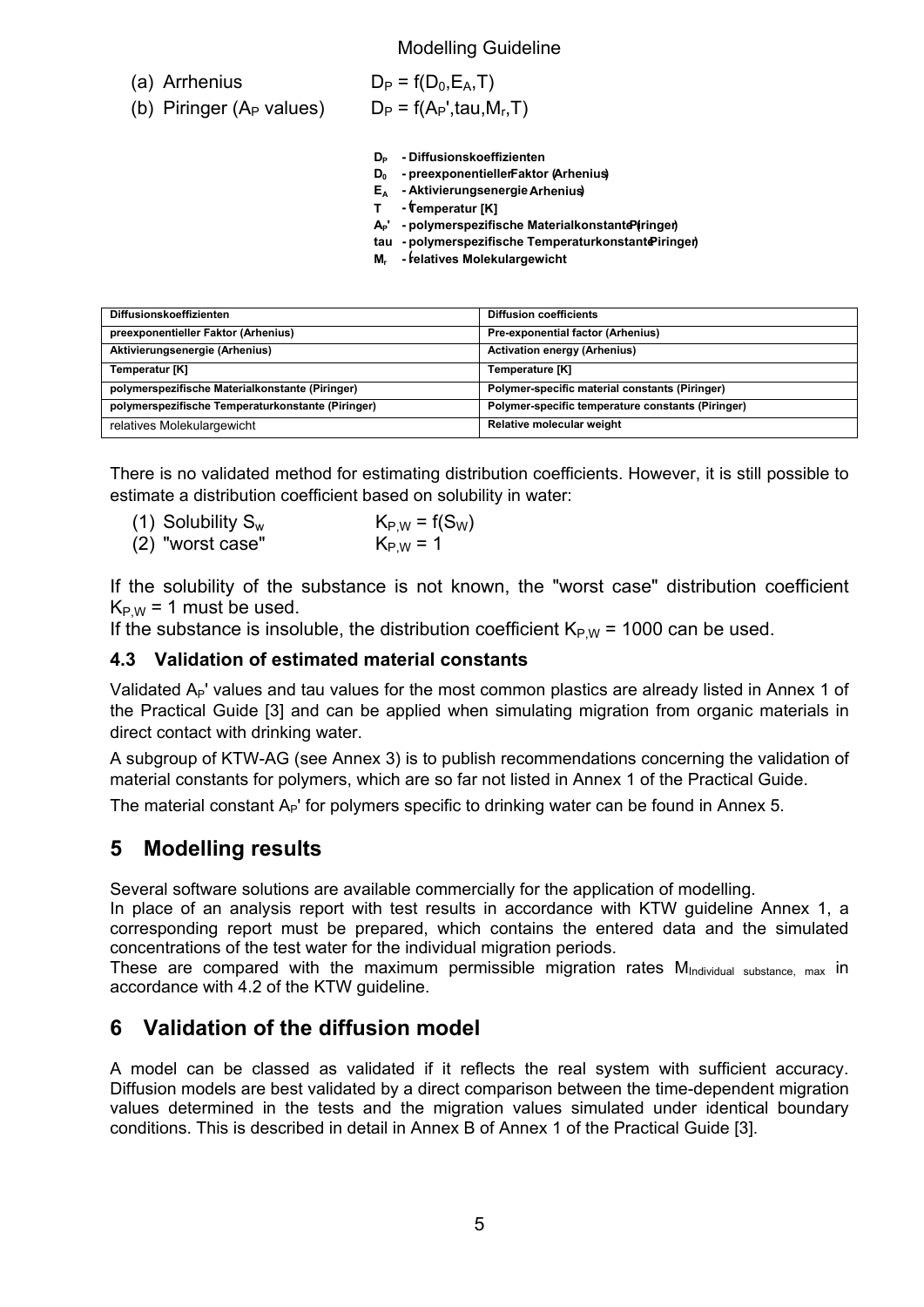## **7 Validation of the software used**

Assuming that an organic material consists of a single layer (monolayer), that drinking water has a limited volume and that migration follows Fick's Second Law, there is a range of analytical solutions that can be used to calculate the temporal course of migration from the organic material into drinking water for the differential equation in Figure 1. One of these solutions [3] was used to calculate migrations from polymer commodities in Annex 1 of the Practical Guide under EU Directive 2002/72/EC.

If an organic material consists of several layers (multilayer), the differential equation can be solved numerically [4] Chapter 7-9, [5]. A numerical method is a (relatively complex) algorithm developed by an expert, which solves, e.g. the equation for a multilayer organic material in contact with a limited liquid substance. During this process, each layer is divided into a number of points as in a network. A suitable numerical method can calculate the time-dependent migration in drinking water or the concentration profile of the migrant in organic material or in drinking water.

In principle, there is no difference between the results of an analytical solution or a numerical solution of the equation in Figure 1. However, an analytical formula such as the formula given in the aforementioned Annex 1 of the Practical Guide is much easier for users to understand and apply than a numerical method developed by an expert. The latter is thus presented as a "closed" algorithm in which the users are unable to directly follow the calculations. This naturally raises the question of how users can be sure that this type of "closed" algorithm delivers the correct results.

The accuracy of the migration calculations for a numerical method can in some cases be proven directly, but can also be checked indirectly based on certain criteria:

- 1) If a calculation of the migration is possible using an analytical formula, these results must be compared with the results achieved with the numerical method being verified. This must be carried out for non-stationary time-dependent migration as well as for equilibrium in the organic material drinking water system.
- 2) The results calculated using a numerical method must accurately reflect the input conditions and parameters at any point during the migration, e.g. concentration flows at the interfaces between the individual layers of the organic material or at the interface surface between the organic material and the drinking water.
- 3) The total quantity of the tested substance in the organic material drinking water system must remain the same at any point during the numerical calculation (mass preservation in the system).

Annex 4 details an example for validation using these criteria.

## **References:**

[1] T. Begley, L. Castle, A. Feigenbaum, R. Franz, K. Hinrichs, T. Lickley, P. Mercea, M. Milana, A. O'Brien, S. Rebre, R. Rijk, O. Piringer; "Evaluation of migration models that might be used in support of regulations for food-contact plastics."; Food Additives and Contaminants, January 2005; 22(1): 73-90

[2] Crank, J. *Mathematics of Diffusion*, 2nd Edition, 1975, Clarendon Press, Oxford University Press.

[3] *Withdrawn by the EU Commission: Practical Guide of the EU Commission in Annex 1, Mathematical Models, download available from*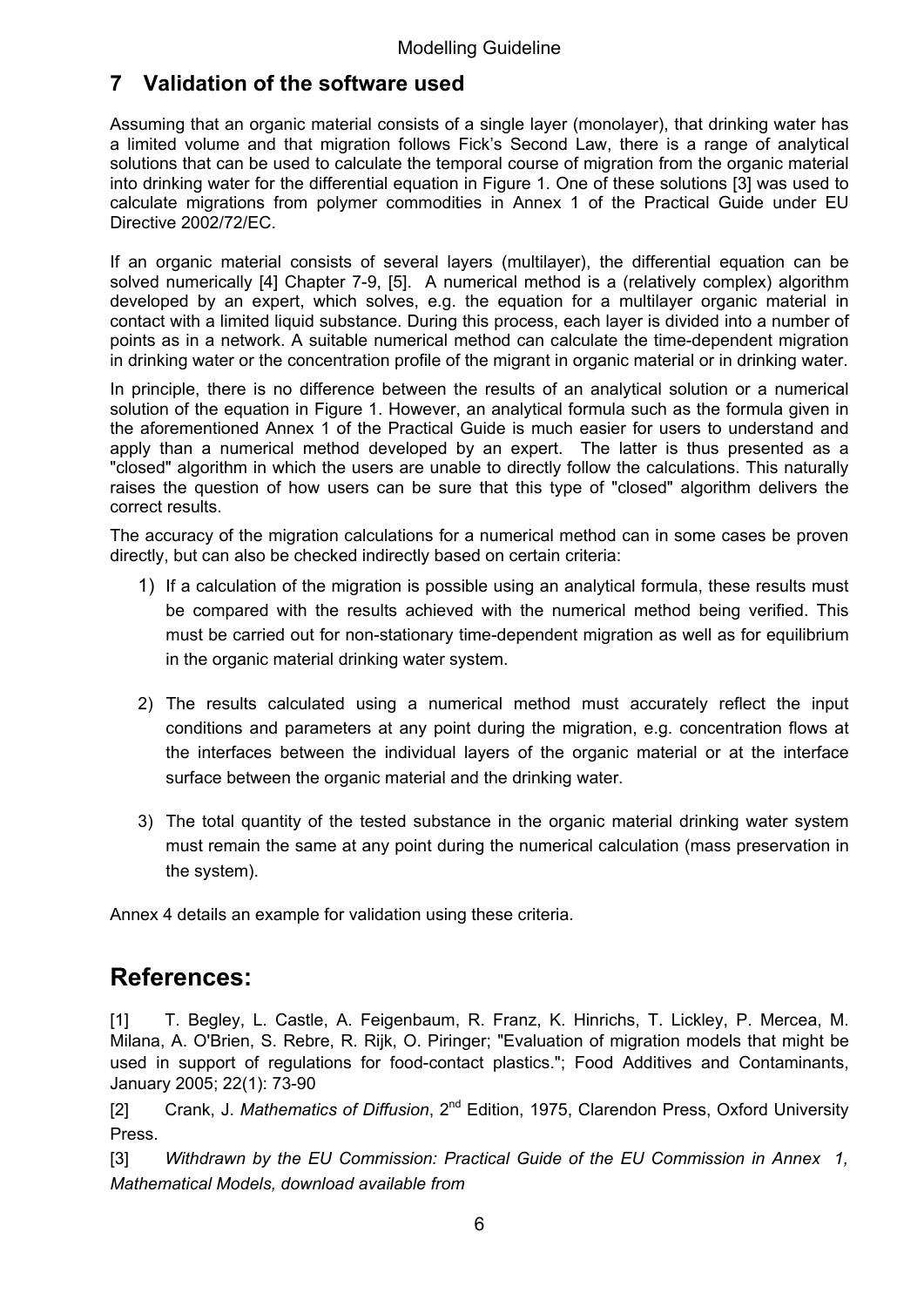*http://crl-fcm.jrc.it/files/PRACTICAL%20GUIDE%20\_2003.04.15\_\_annex%201%20modelling.pdf*  In future: C. Simoneau, ed., "Estimation of specific migration by generally recognised diffusion models in support of EU Directive 2002/72/EC", JRC Scientific and Technical Reports, 2008

[4] Piringer, O.G, and Baner, A.B., *Plastic Packaging. Interactions with Food and Pharmaceuticals*, 2nd Edition, 2008, WILEY-VCH Verlag GmbH & Co.KgaA.

[5] B. RODUIT, C.H. BORGEAT, S. CAVIN, C. FRAGNIERE, & V. DUDLER, "Application of Finite Element Analysis (FEA) for the simulation of release of additives from multilayer polymeric packaging structures.", Food Additives and Contaminants, October 2005; 22(10): 945–955

[6] JRC Scientific and technical Reports, 2008, "Technical guidance document to determine diffusion coefficients of migrants to update the  $A_P$  value of a food contact plastic for migration evaluation by mathematical modelling"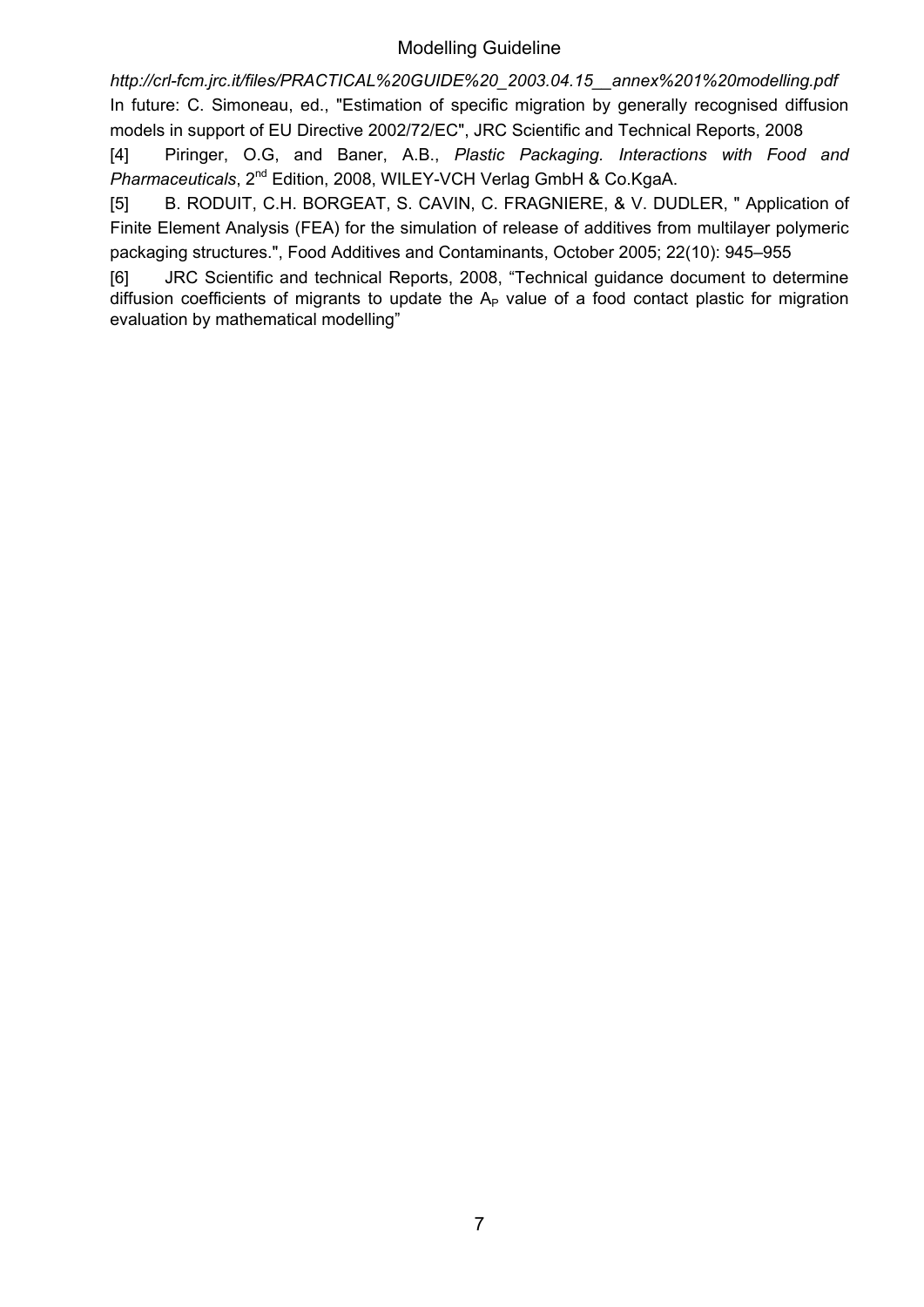## **Annex 1: Flow sheet for the use of modelling to obtain a test certificate in accordance with KTW, coating or lubricant guidelines**

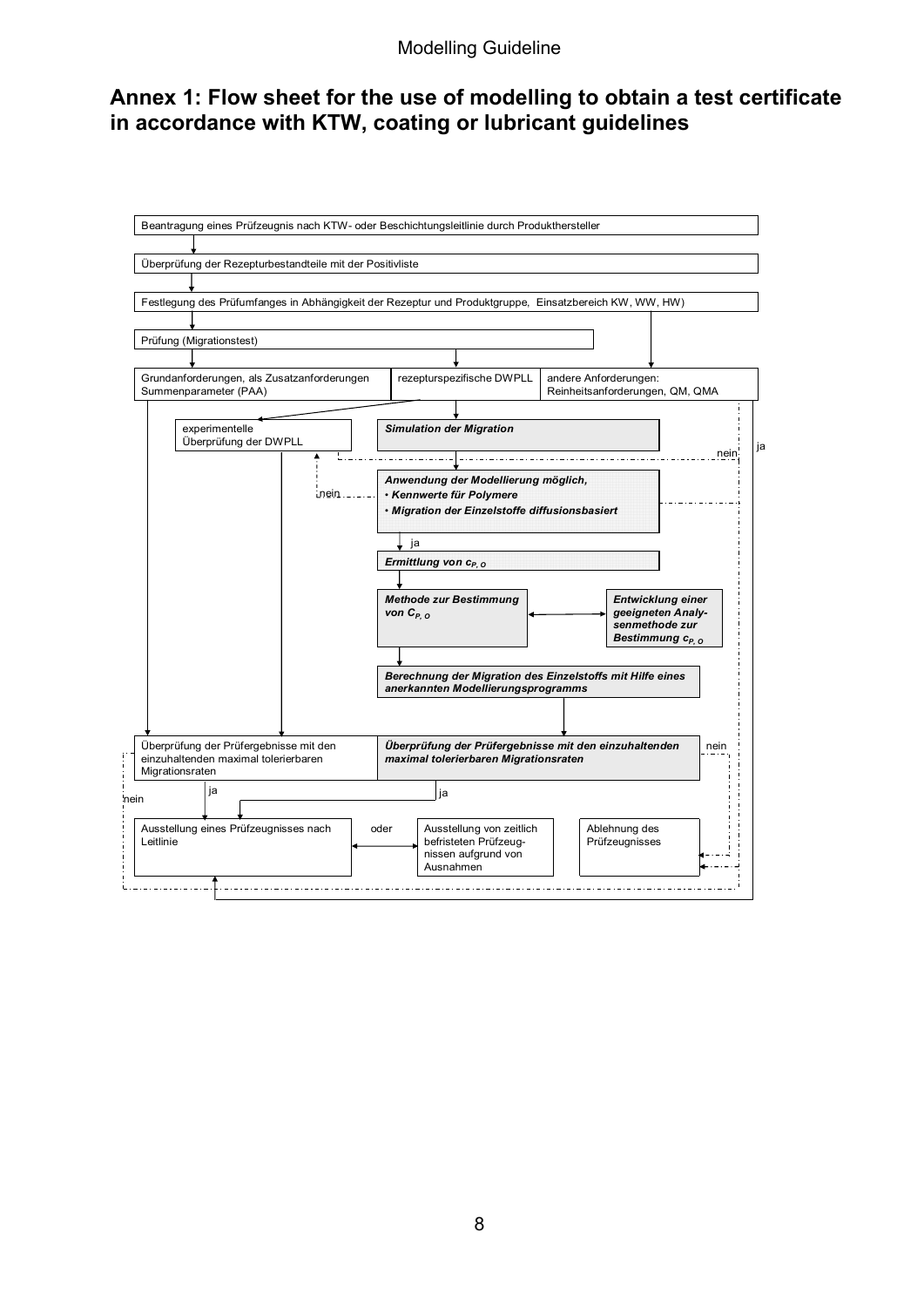| Beantragung eines Prüfzeugnis nach KTW- oder Beschichtungsleitlinie durch<br>Produkthersteller            | Application for a test certificate in accordance with KTW or coating<br>guidelines by the product manufacturer |
|-----------------------------------------------------------------------------------------------------------|----------------------------------------------------------------------------------------------------------------|
| Überprüfung der Rezepturbestandteile mit der Positivliste                                                 | Verification of formulation components with the white list                                                     |
| Festlegung des Prüfumfanges in Abhängigkeit der Rezeptur und<br>Produktgruppe, Einsatzbereich KW, WW, HW) | Definition of the scope of testing depending on the formulation and<br>product group, application KW, WW, HW   |
| Prüfung (Migrationstest)                                                                                  | <b>Migration test</b>                                                                                          |
| Grundanforderungen, als Zusatzanforderungen Summenparameter (PAA)                                         | Basic requirements, as additional requirements sum parameters (PAA)                                            |
| rezepturspezifische DWPLL                                                                                 | Formulation-specific DWPLL                                                                                     |
| andere Anforderungen: Reinheitsanforderungen, QM, QMA                                                     | Other requirements: Purity requirements, QM, QMA                                                               |
| experimentelle Überprüfung der DWPLL                                                                      | Examination of DWPLL                                                                                           |
| <b>Simulation der Migration</b>                                                                           | Simulation of the migration                                                                                    |
| nein                                                                                                      | <b>No</b>                                                                                                      |
| ja                                                                                                        | Yes                                                                                                            |
| Anwendung der Modellierung möglich,                                                                       | Application of modelling possible,                                                                             |
| Kennwerte für Polymere                                                                                    | <b>Parameters for polymers</b>                                                                                 |
| <b>Migration der Einzelstoffe diffusionsbasiert</b>                                                       | Migration of individual substances based on diffusion                                                          |
| Ermittlung von $c_{P, O}$                                                                                 | Determination of C <sub>P. O</sub>                                                                             |
| Methode zur Bestimmung von C <sub>P. O</sub>                                                              | Method for determining C <sub>P. O</sub>                                                                       |
| Entwicklung einer geeigneten Analy-senmethode zur Bestimmung ce. o                                        | Development of a suitable testing method for determining <sub>cP. O</sub>                                      |
| Berechnung der Migration des Einzelstoffs mit Hilfe eines anerkannten<br><b>Modellierungsprogramms</b>    | Calculation of the migration of the individual substance using a<br>recognised modelling programme             |
| Überprüfung der Prüfergebnisse mit den einzuhaltenden maximal                                             | Verification of test results with the maximum permissible migration rates                                      |
| tolerierbaren Migrationsraten                                                                             |                                                                                                                |
| Überprüfung der Prüfergebnisse mit den einzuhaltenden maximal<br>tolerierbaren Migrationsraten            | Verification of test results with the maximum permissible migration<br>rates                                   |
| Ausstellung eines Prüfzeugnisses nach Leitlinie                                                           | Issue of a test certificate in accordance with the guideline                                                   |
| oder                                                                                                      | or                                                                                                             |
| Ausstellung von zeitlich befristeten Prüfzeug-nissen aufgrund von<br>Ausnahmen                            | Issue of time-restricted test certificates based on exceptions                                                 |

## **Annex 2: Examples for the mathematical estimate of the migration of an additive**

In the following examples a polyethylene pipe of density  $0.95$  g/cm<sup>3</sup>, wall thickness 5 mm, internal diameter 40 mm is chosen with a typical stabiliser PM REF No. 59120 and a molecular weight M=637. The SML value of the tested substance is 45 mg/l (pap).

| Migrant:              | $c_{p,0}$ = 100 ppm                                      |
|-----------------------|----------------------------------------------------------|
| Contact medium:       | Drinking water, density = $1.0$ g/cm <sup>3</sup>        |
| Migration conditions: | 24 hour stagnation at $T = 23^{\circ}$ C (pre-treatment) |
|                       | 1 <sup>st</sup> test period, 72 hours at $T = 23$ °C     |
|                       | $2^{nd}$ test period, 72 hours at T = 23 °C              |
|                       | $3^{rd}$ test period, 72 hours at T = 23 °C              |

#### **Example 1. Cold water test with material constants in accordance with [3]**

Diffusion coefficient:  $D_{\text{polymer}} \sim 1.8 \times 10^{-11} \text{cm}^2/\text{s}$ , **(A'<sub>p</sub> = 14.5 and**  $\tau$  **= 1577**)  $D_{\text{water}} \sim 1x10^{-4} \text{cm}^2/\text{s}$ 

Distribution coefficient:  $K_{p/w} = 1000$  (not soluble)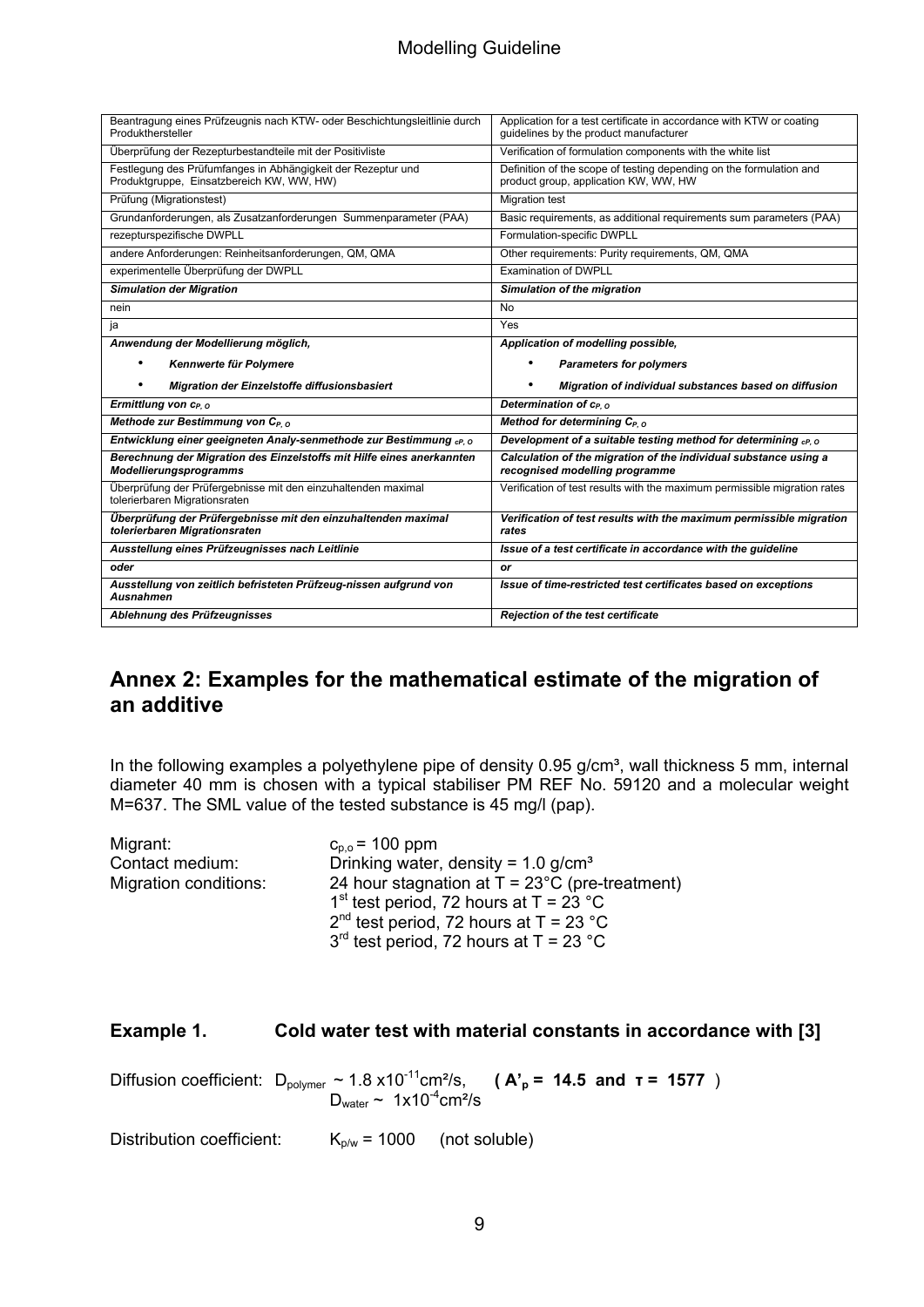

| Konzentration, Cw,t, (ppb)   | Concentration, Cw,t, (ppb) |
|------------------------------|----------------------------|
| Stagnation                   | Stagnation                 |
| Prüfperiode                  | Test period                |
| Migrationszeit, t, (Stunden) | Migration time, t, (hours) |

The mass balance requires that 99.6% of the migrant is still preserved in the polymer at the end of the  $3^{rd}$  test period. This prevents the calculated concentrations of the  $3^{rd}$  test period from being underestimated.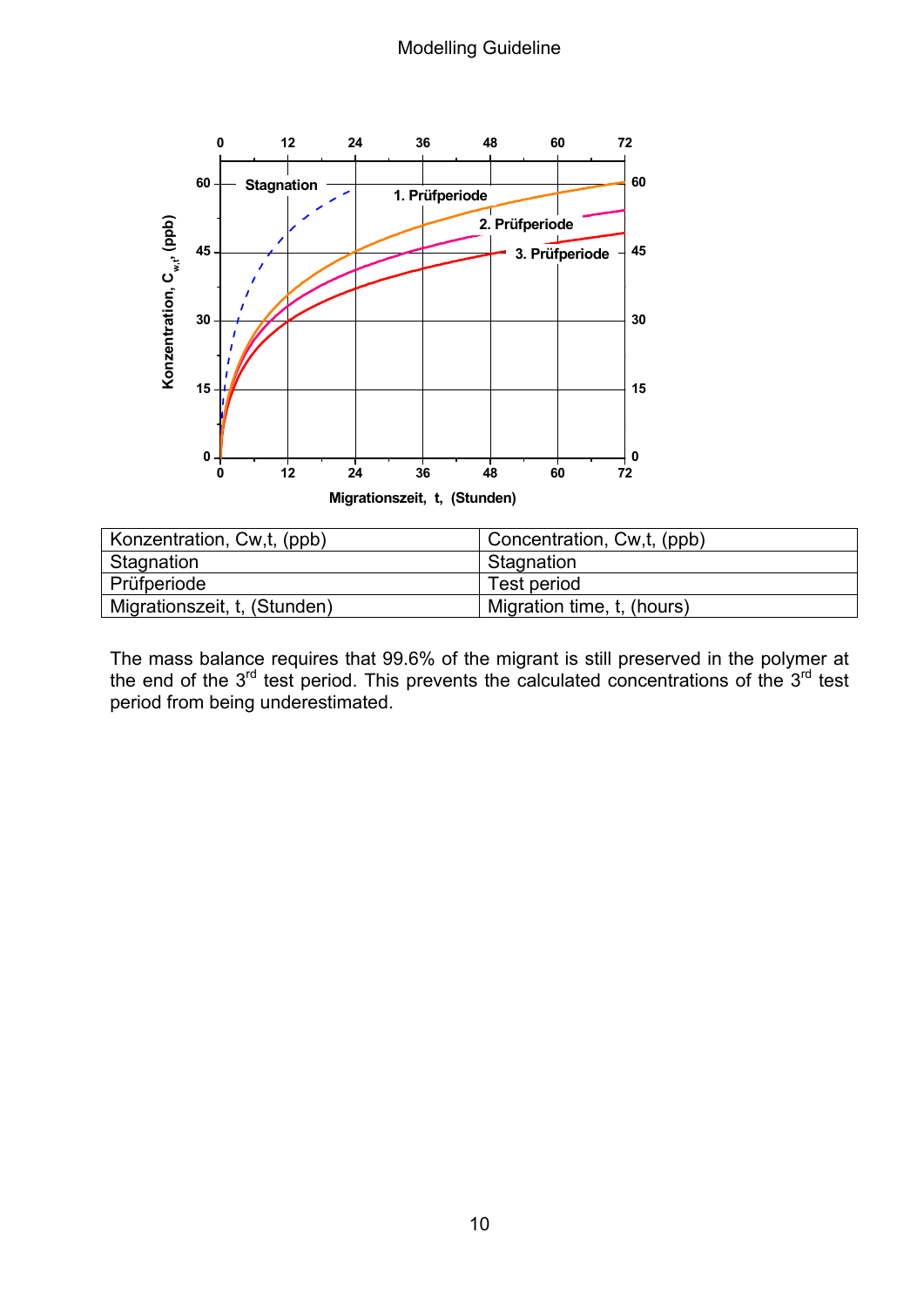# **testing**

#### **Example 2. Cold water test with material constants determined by**

Diffusion coefficient:  $D_{\text{polymer}} \sim 5.6 \times 10^{-15} \text{cm}^2/\text{s}$ ,  $(A_{\text{p}} = 6.5 \text{ and } \tau = 1600$ , determined by testing)  $D<sub>water</sub>$  ~ 1x10<sup>-4</sup>cm<sup>2</sup>/s Distribution coefficient:  $K_{p/w} = 500,000$  (not soluble, determined by testing)



| Konzentration, Cw,t, (ppb)   | Concentration, Cw,t, (ppb) |
|------------------------------|----------------------------|
| Stagnation                   | Stagnation                 |
| Prüfperiode                  | Test period                |
| Migrationszeit, t. (Stunden) | Migration time, t. (hours) |

The mass balance requires that 99.998% of the migrant is still preserved in the polymer at the end of the 3<sup>rd</sup> test period. This prevents the calculated concentrations of the 3<sup>rd</sup> test period from being underestimated.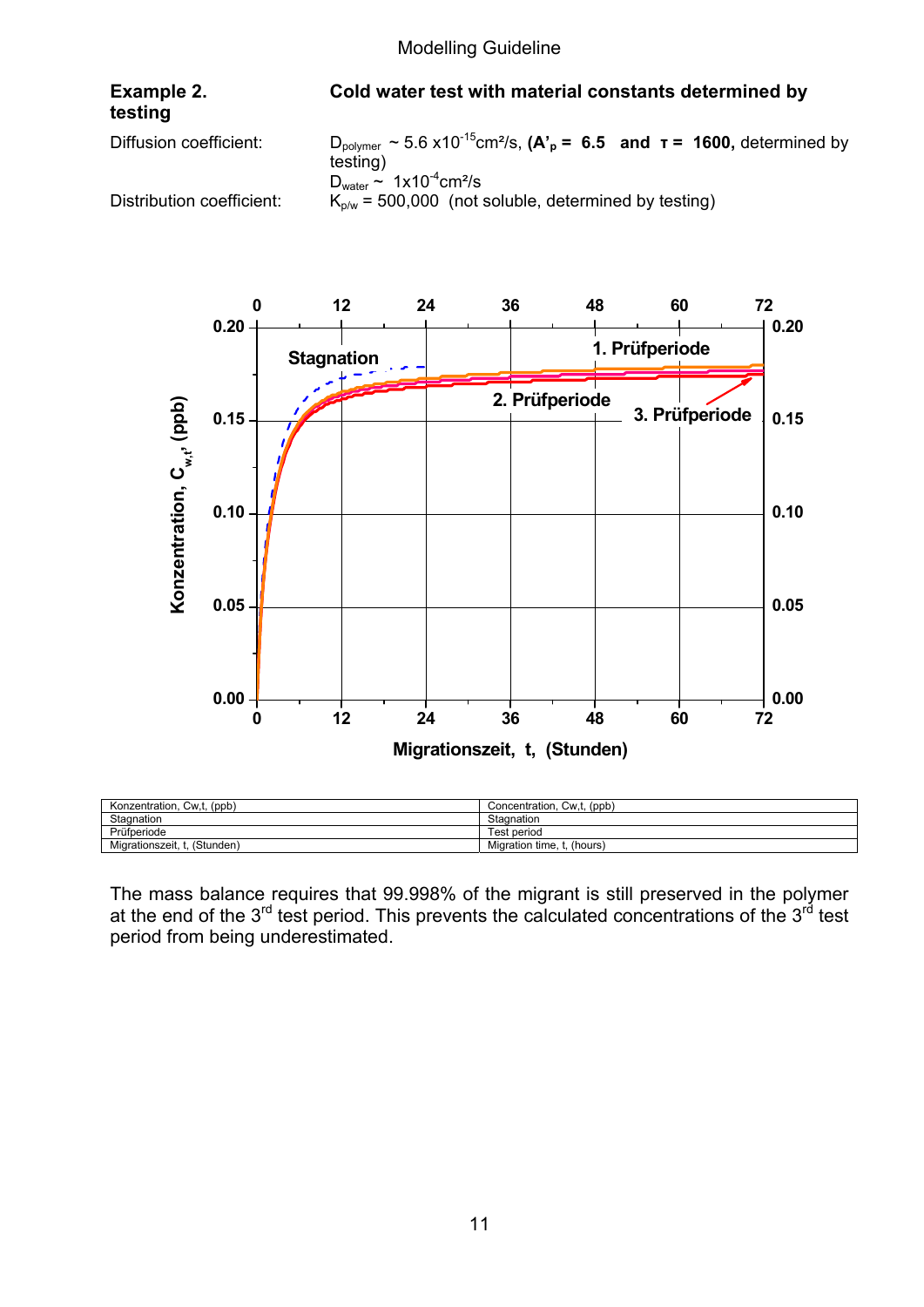| Example 3.                | Warm water test with material constants in accordance with [3]                                                                                                                                 |  |
|---------------------------|------------------------------------------------------------------------------------------------------------------------------------------------------------------------------------------------|--|
| Migration conditions:     | 24 hour stagnation at $T = 60^{\circ}$ C<br>1 <sup>st</sup> test period, 24 hours at $T = 60 °C$<br>$2^{nd}$ test period, 24 hours at T = 60 °C<br>$3^{rd}$ test period, 24 hours at T = 60 °C |  |
|                           | Diffusion coefficient: $D_{\text{polymer}} \sim 1.3 \times 10^{-9} \text{cm}^2/\text{s}$ , (A'p = 14.5 and $\tau = 1577$ )<br>$D_{\text{water}} \sim 1x10^{-4}$ cm <sup>2</sup> /s             |  |
| Distribution coefficient: | $K_{n/w}$ = 1000 (not soluble)                                                                                                                                                                 |  |



| Konzentration,<br>, $C_{w.t.}$ (ppb) | Concentration, Cw,t, (ppb) |
|--------------------------------------|----------------------------|
| Stagnation                           | Stagnation                 |
| Prüfperiode                          | Test period                |
| . ι. (Stunden)<br>Migrationszeit,    | Migration time, t. (hours) |

The mass balance requires that 99.4% of the migrant is still preserved in the polymer at the end of the  $3^{rd}$  test period. This prevents the calculated concentrations of the  $3^{rd}$  test period from being underestimated.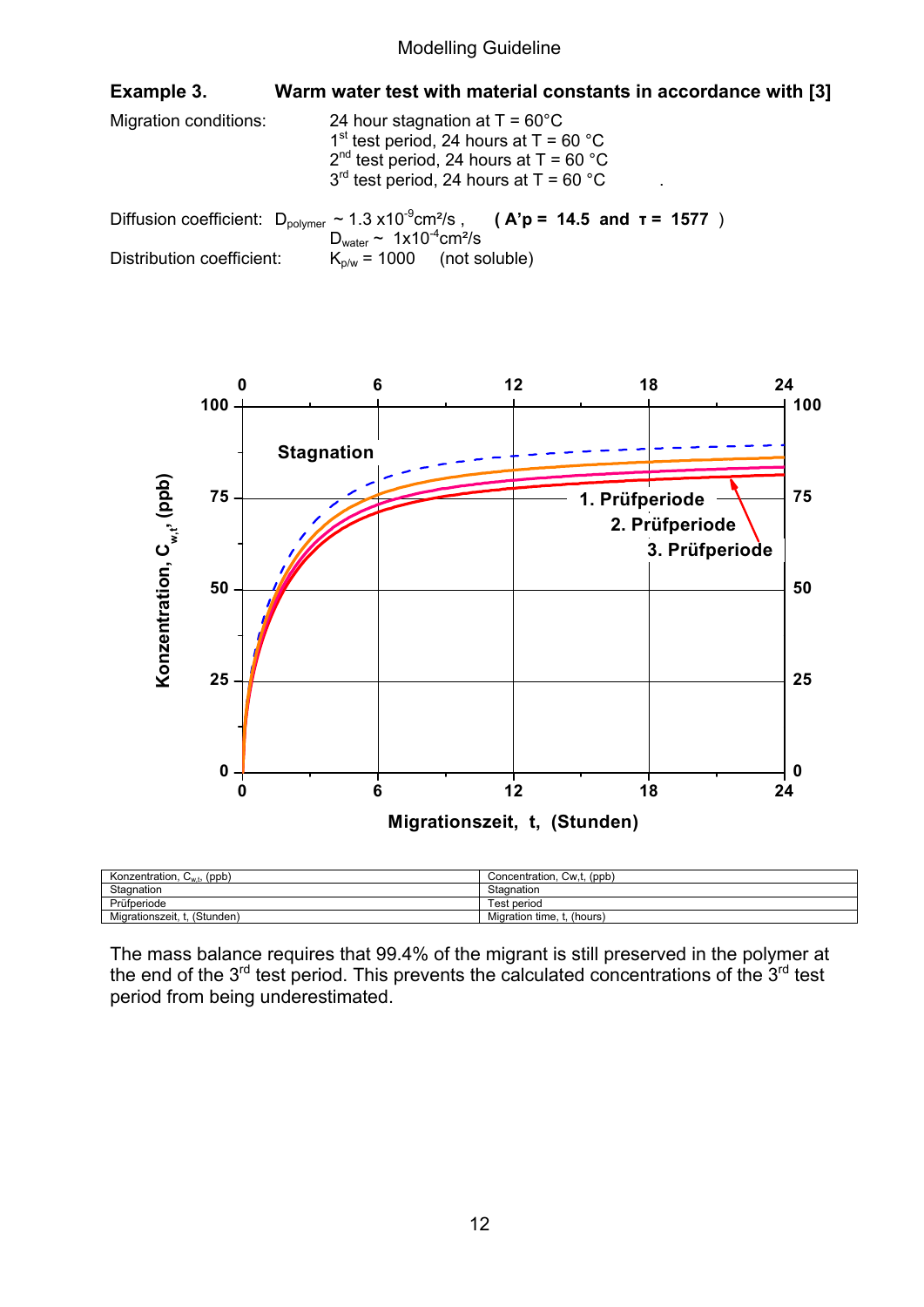#### **Example 4. Warm water test with material constants determined by testing**

Migration conditions:  $24$  hour stagnation at T =  $60^{\circ}$ C 1<sup>st</sup> test period, 24 hours at  $T = 60 °C$  $2<sup>nd</sup>$  test period, 24 hours at T = 60 °C  $3<sup>rd</sup>$  test period, 24 hours at T = 60 °C Diffusion coefficient:  $D_{\text{volume}} \sim 3.9 \times 10^{-13} \text{cm}^2/\text{s}$ ,  $(A_{\text{p}} = 6.5 \text{ and } \tau = 1600$ , determined by testing)  $D_{\text{water}} \sim 1x10^{-4} \text{cm}^2/\text{s}$ Distribution coefficient:  $K_{p/w} = 200,000$  (not soluble, determined by testing)



| Konzentration, $C_{w,t}$ , (ppb) | Concentration, Cw,t, (ppb) |
|----------------------------------|----------------------------|
| Stagnation                       | Stagnation                 |
| Prüfperiode                      | ⊺est period                |
| (Stunden)<br>Migrationszeit.     | Migration time, t, (hours) |

The mass balance requires that 99.996% of the migrant is still preserved in the polymer at the end of the  $3^{rd}$  test period. This prevents the calculated concentrations of the  $3^{rd}$  test period from being underestimated.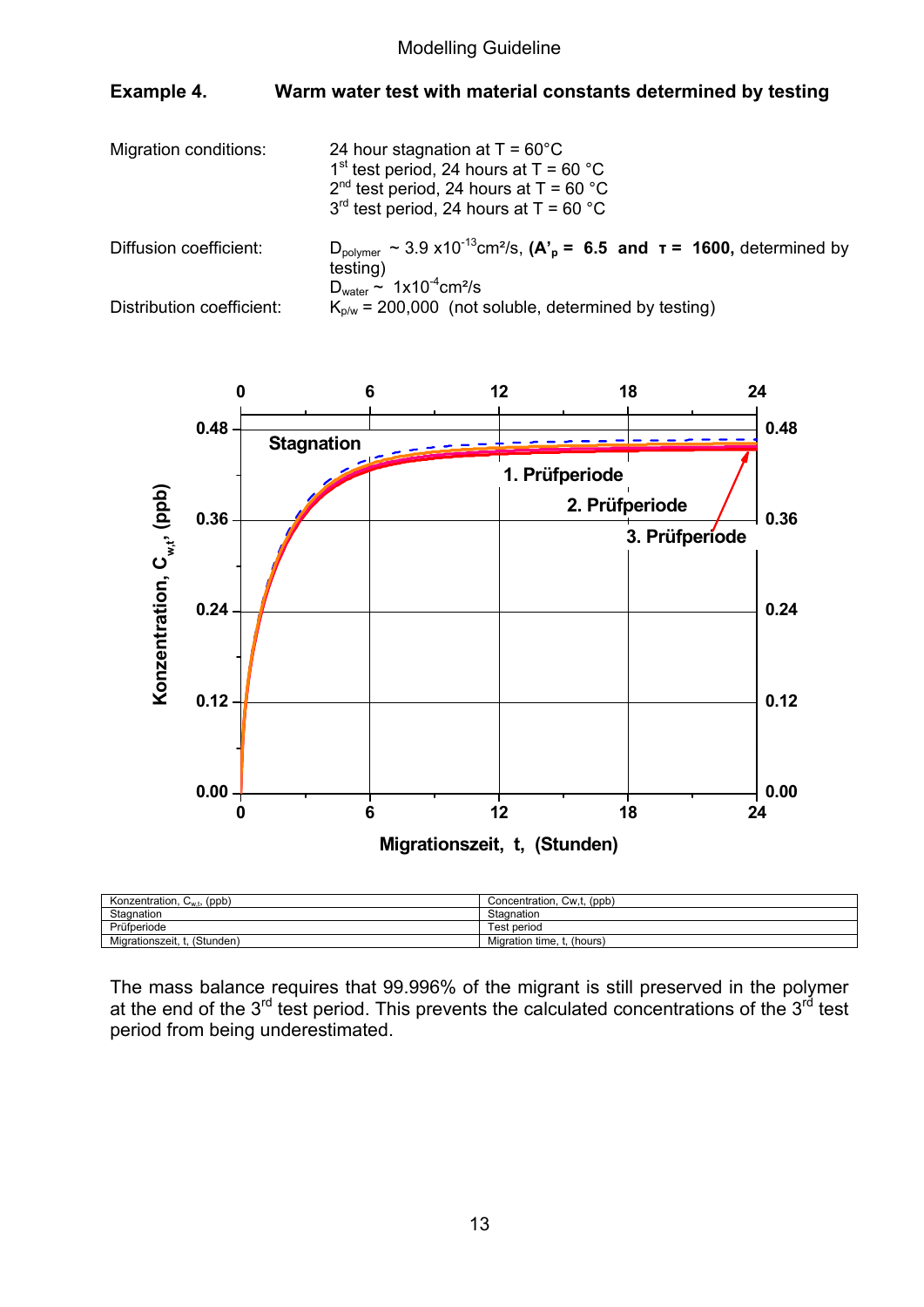## **Annex 3: Validation of new material constants for polymers for mathematic modelling**

- 1. A subgroup of KTW-AG validates material constants for polymers, which have so far not been published in Annex 1 of the Practical Guide. This group includes representatives from the Federal Environment Agency, BfR, trade and industry and accredited test laboratory.
- 2. The application must submit documents detailing the experiment and modelling in accordance with this guideline and [3] to validate new material constants.
- 3. The members of the subgroup prepare an assessment of the application for submission and approval by KTW AG.
- 4. The material constants are published in Annex 5.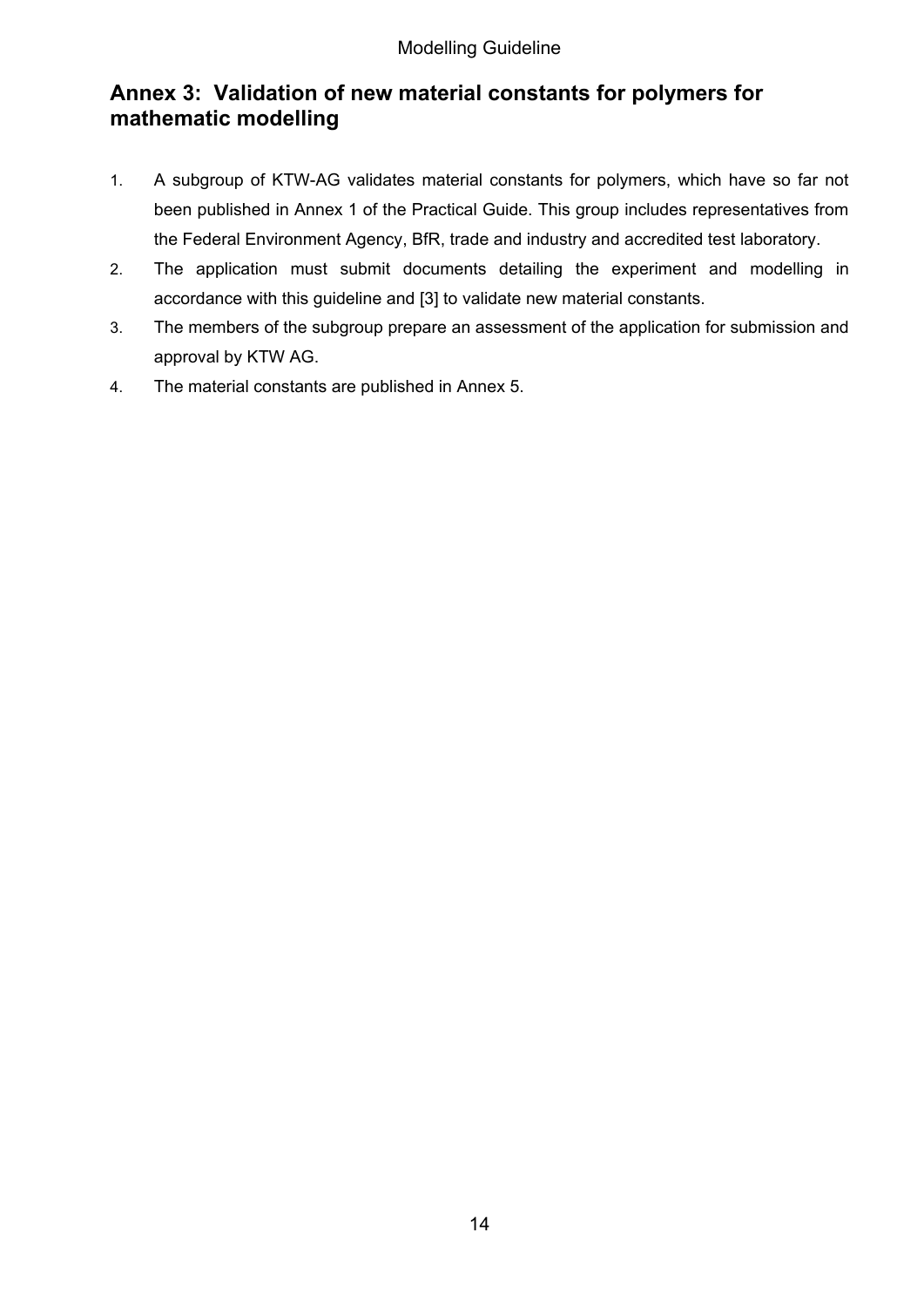## **Annex 4: Criteria for the accuracy of migration calculations for multilayer materials**

Migration from planar or cylindrical monolayer structures in a stationary medium (drinking water) with limited volumes can be calculated analytically or using numerical algorithms.

The procedure takes into account both the diffusion of the migrant in the monolayer as well as its distribution at the interface with the water.

Migration from planar or cylindrical multilayer structures in a stationary medium (drinking water) with limited volumes can only be calculated using numerical algorithms. This procedure takes into account both the diffusion of the migrant in each layer of the system as well as the distribution of the migrant at the interface between the layers and with the water. The accuracy of migration calculations according to the numerical method for "planar or cylindrical test objects" – multilayer films or coatings or multilayer pipes – must be verified according to the following criteria:

- 1) If migration from the planar or cylindrical monolayers of an organic material in drinking water is calculated using an analytical formula and using a numerical method for planar or cylindrical test objects, the relative maximum deviations between the numerical and analytical results should be less than 0.5% or 1.00% (if at least 5% of the total quantity of the material being tested migrates and the discretisation is at least 200 points/layer). (See figure Example A)
- 2) The mass balance should demonstrate relative maximum deviations of less than 0.5% or 1.0% after calculation using an analytical formula and using a numerical method for planar and cylindrical test objects.
- 3) Assuming that in a planar or cylindrical multilayer organic material there is no distribution of the migrant at the interfaces between the layers (this means no concentration step or distribution coefficient  $K = 1$ ), the calculation using the numerical algorithm should demonstrate a relative maximum deviation in concentration continuity at the interfaces of less than 0.5% or 1.0%.
- 4) In planar and cylindrical multilayer test objects in which a distribution of the migrant occurs at the interfaces between the layers, the calculations using the numerical algorithm for planar and cylindrical test objects should demonstrate a relative maximum deviation of the concentration steps at the interfaces of less than 0.5% or 1.0% (if at least 10% of the total migration time input is exceeded).
- 5) The numerical algorithm for calculating the migration from planar and cylindrical test objects must ensure that at any point during the migration the mass balances of the migrant can be calculated in all layers of an organic material drinking water system. The calculated results should deviate from the initial value of the migrant mass in the organic material drinking water system by no more than 0.5% or 1.0% (if at least 5% of the total migration time is exceeded).

If the aforementioned criteria are met, the numerical method can be used to estimate the migration from planar or cylindrical monolayer and multilayer organic materials in contact with drinking water. The relative and absolute uncertainty of such an algorithm would be less than the uncertainty of analytical methods used to determine migration by testing.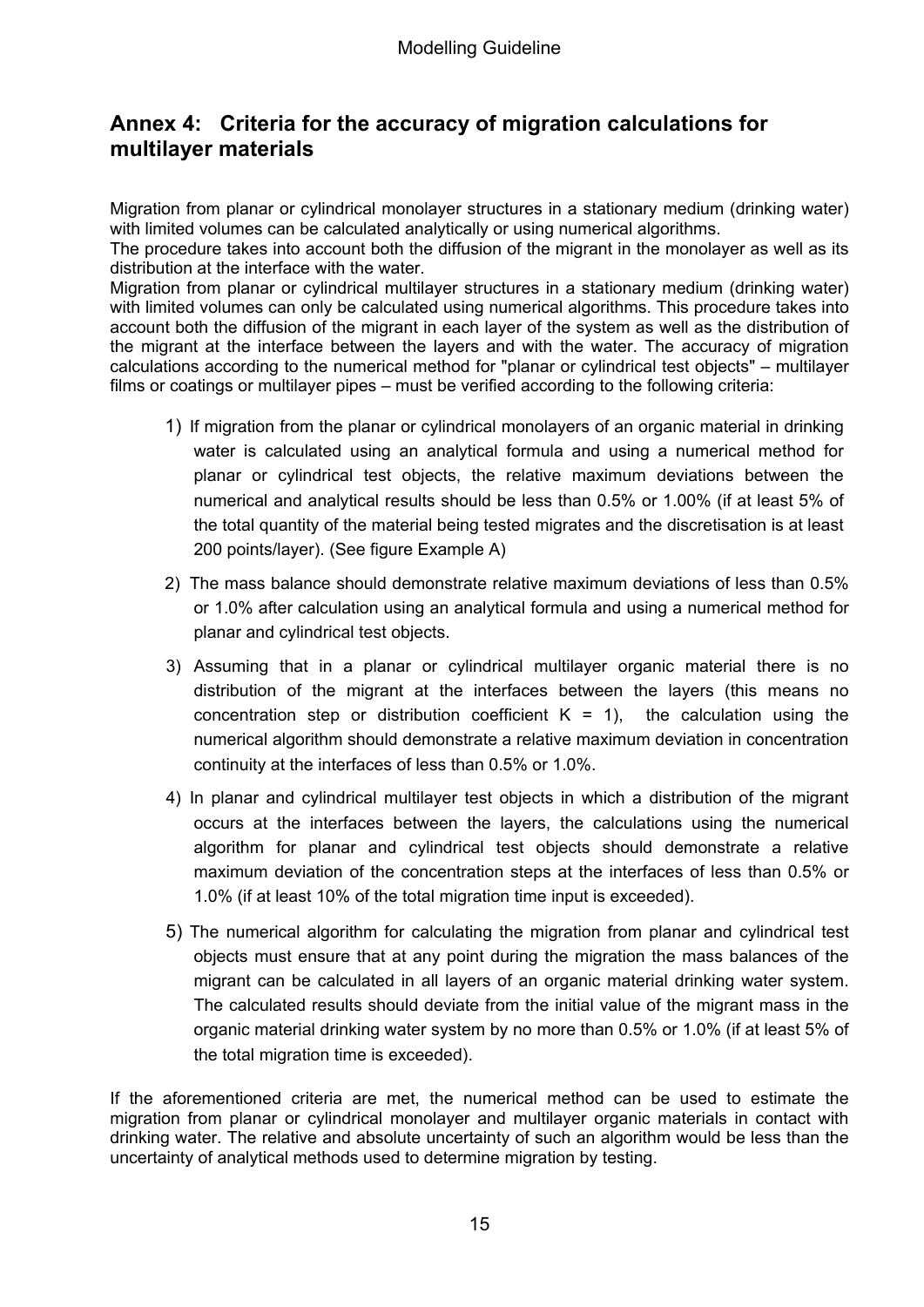## **Example A**

*Application of the first criterion: Comparison of concentration calculations with analytical formulas, C<sub>ft</sub>(A), and with numerical methods, C<sub>ft</sub>(N):* 

Migration from a planar monolayer in a liquid medium was calculated using MIGRATEST Lite (analytically) and MIGRATEST EXP (numerically) and the outcome is shown in the following figure.

The low level oscillations in the beginning are due to the analytical solution, since this is not an exact solution of the differential equation, but consists of an expansion in series containing transcendental equations. This low percentage variation is not significant for calculating migration to assess the material.

Organic material: Polymer with a coating thickness = 500  $\mu$ m, density = 1.0 g/cm<sup>3</sup> and

Maximum migration time:  $t = 1500$  days

the surface  $= 6$  dm<sup>2</sup> Drinking water as a liquid: Density =  $1.0$  g/cm<sup>3</sup>, volume =  $1000$  cm<sup>3</sup> Migrant:  $Organic substance with M<sub>w</sub> = 300 g/mol,  $c<sub>p,o</sub> = 1000 \text{ mg/kg}$$ Diffusion coefficients:  $D_p = 5x10^{-12} \text{cm}^2/\text{s}$   $D_f > 1x10^{-4} \text{cm}^2/\text{s}$ Distribution coefficient:  $K_{p/f} = 1$  (blue dots),  $K_{p/f} = 1000$  (red dots)

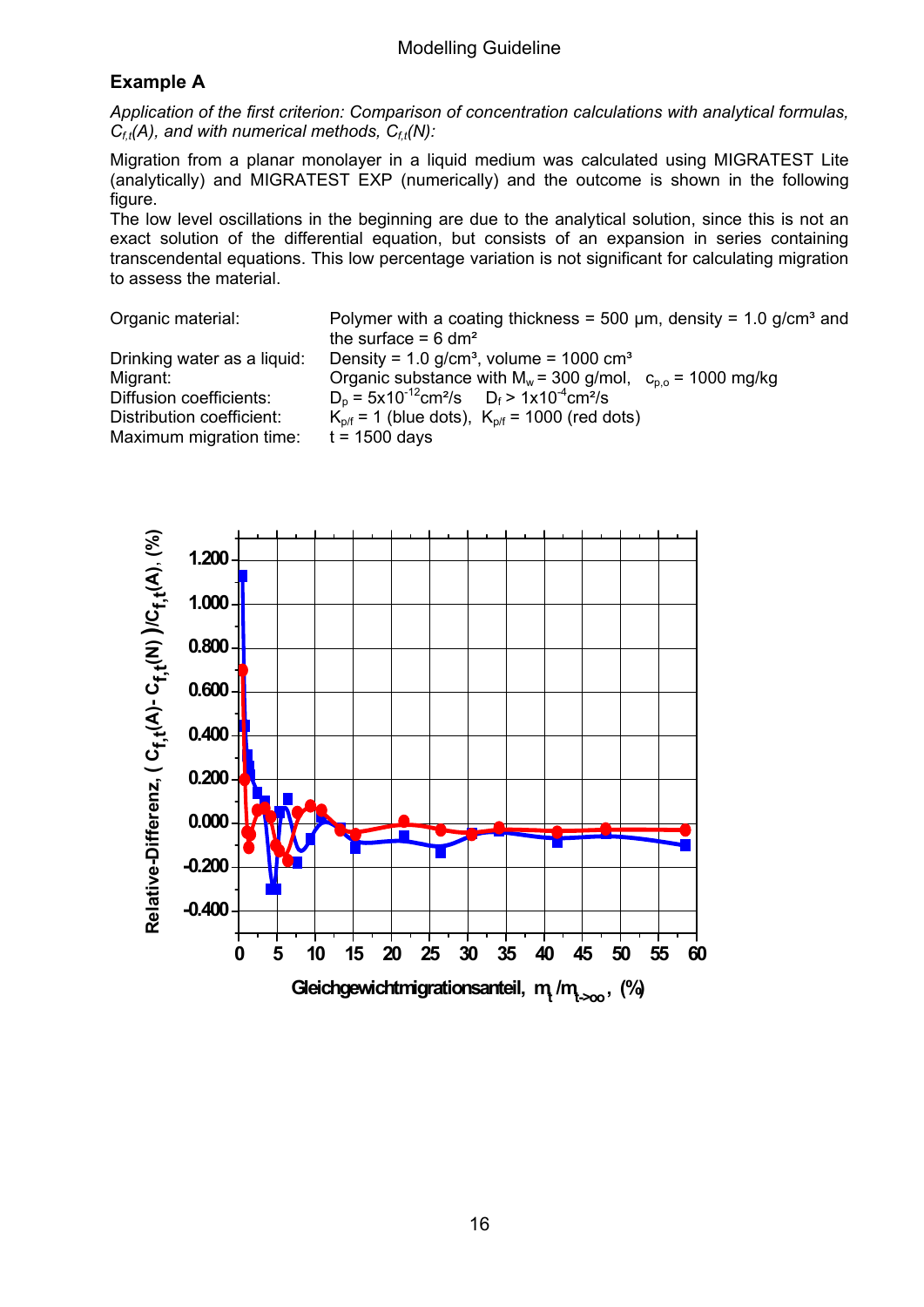| Relative-Differenz, $(C_{f,t}(A) - (C_{f,t}(N))/C_{f,t}(A), %$    | Relative difference, $(C_{f,t}(A) - (C_{f,t}(N))/C_{f,t}(A), %$         |
|-------------------------------------------------------------------|-------------------------------------------------------------------------|
| Gleichgewichtmigrationsanteil, $m_t/m_{t\rightarrow\infty}$ , (%) | Proportion of equilibrium migration, $m_t/m_{t\rightarrow\infty}$ , (%) |

#### **Example B**

*Application of the first criterion: Comparison of concentration calculations with analytical formulas, C<sub>ft</sub>(A), and with numerical methods, C<sub>ft</sub>(N):* 

Migration from a planar monolayer in a liquid medium was calculated using the software SML 2.0 (analytically) and the software SML 4.3 (numerically) and the outcome is shown in the following figures.

Low level oscillations are due to the analytical solution. The software SML 2.0 (analytical) outputs a value accurate to two decimal places and must be interpolated. This low percentage variation is not significant for calculating migration to assess the material.

| Organic material:           | Polymer with a coating thickness = 500 $\mu$ m, density = 1.0 g/cm <sup>3</sup> and<br>the surface = $6 \text{ dm}^2$ |
|-----------------------------|-----------------------------------------------------------------------------------------------------------------------|
|                             |                                                                                                                       |
| Drinking water as a liquid: | Density = $1.0$ g/cm <sup>3</sup> , volume = $1000$ cm <sup>3</sup>                                                   |
| Migrant:                    | Organic substance with $M_w$ = 300 g/mol, $c_{p,0}$ = 1000 mg/kg                                                      |
| Diffusion coefficients:     | $D_0 = 5x10^{-12}$ cm <sup>2</sup> /s $D_f > 1x10^{-4}$ cm <sup>2</sup> /s                                            |
| Distribution coefficient:   | $K_{p/f} = 1$ , $K_{p/f} = 1000$                                                                                      |
| Maximum migration time:     | $t = 1500$ days                                                                                                       |





| Migration [mg/kg]  | Migration [mg/kg]  |
|--------------------|--------------------|
| analytisch SML 2.0 | Analytical SML 2.0 |
| nummerisch SML 4.3 | Numerical SML 4.3  |
| Zeit [Tage]        | Time [days]        |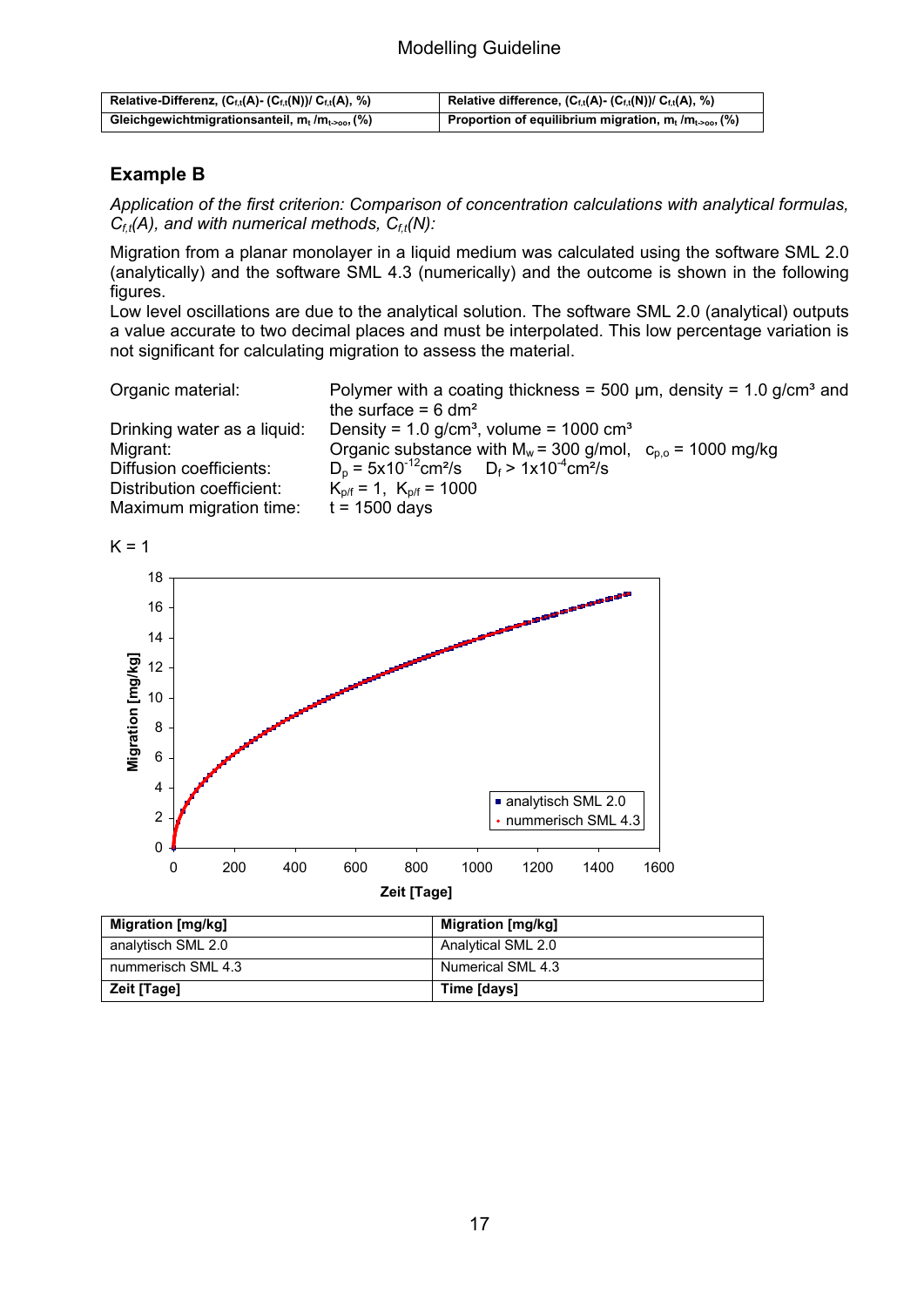



| analytisch SML 2.0<br>Analytical SML 2.0 | <b>Migration [mg/Kg]</b> | <b>Migration [mg/Kg]</b> |
|------------------------------------------|--------------------------|--------------------------|
|                                          |                          |                          |
| Numerical SML 4.3<br>nummerisch SML 4.3  |                          |                          |
| Time [days]<br><b>Zeit [Tage]</b>        |                          |                          |



| Relative Differenz, $(c_{f,t(A)}-C_{f,t(N)})/C_{f,t(A)}[%]$ | Relative difference, $(c_{f,t(A)}-C_{f,t(N)})/C_{f,t(A)}[\%]$           |
|-------------------------------------------------------------|-------------------------------------------------------------------------|
| Gleichgewichtsmigrationsanteil, $m_t/m_{oo}$ [%]            | Proportion of equilibrium migration, $m_t/m_{t\rightarrow\infty}$ , (%) |